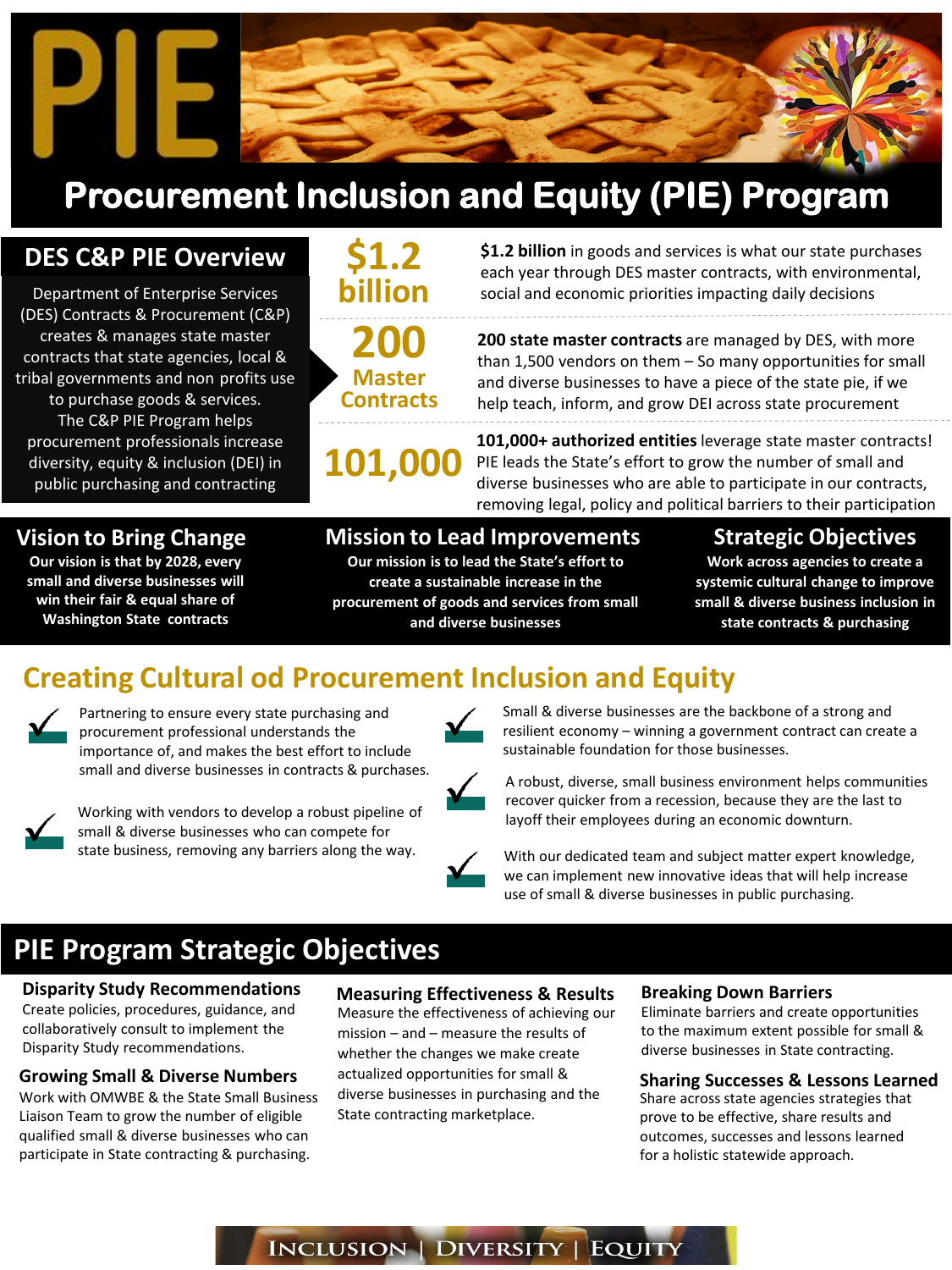

The program's strategic goals:

- 1. Create a culture of procurement inclusion and equity by maximum extent possible for small, diverse, and veteran eliminating barriers and creating opportunities to the owned businesses in State contracting.
- businesses who sell in the area that the state purchases. 2. Create a pipeline of diverse owned businesses who bid on state solicitations by strategically targeting outreach, training, and technical assistance toward small and diverse
- actualized opportunities for small, diverse, and veteran 3. Measure the results of whether these efforts create owned businesses in State contracting.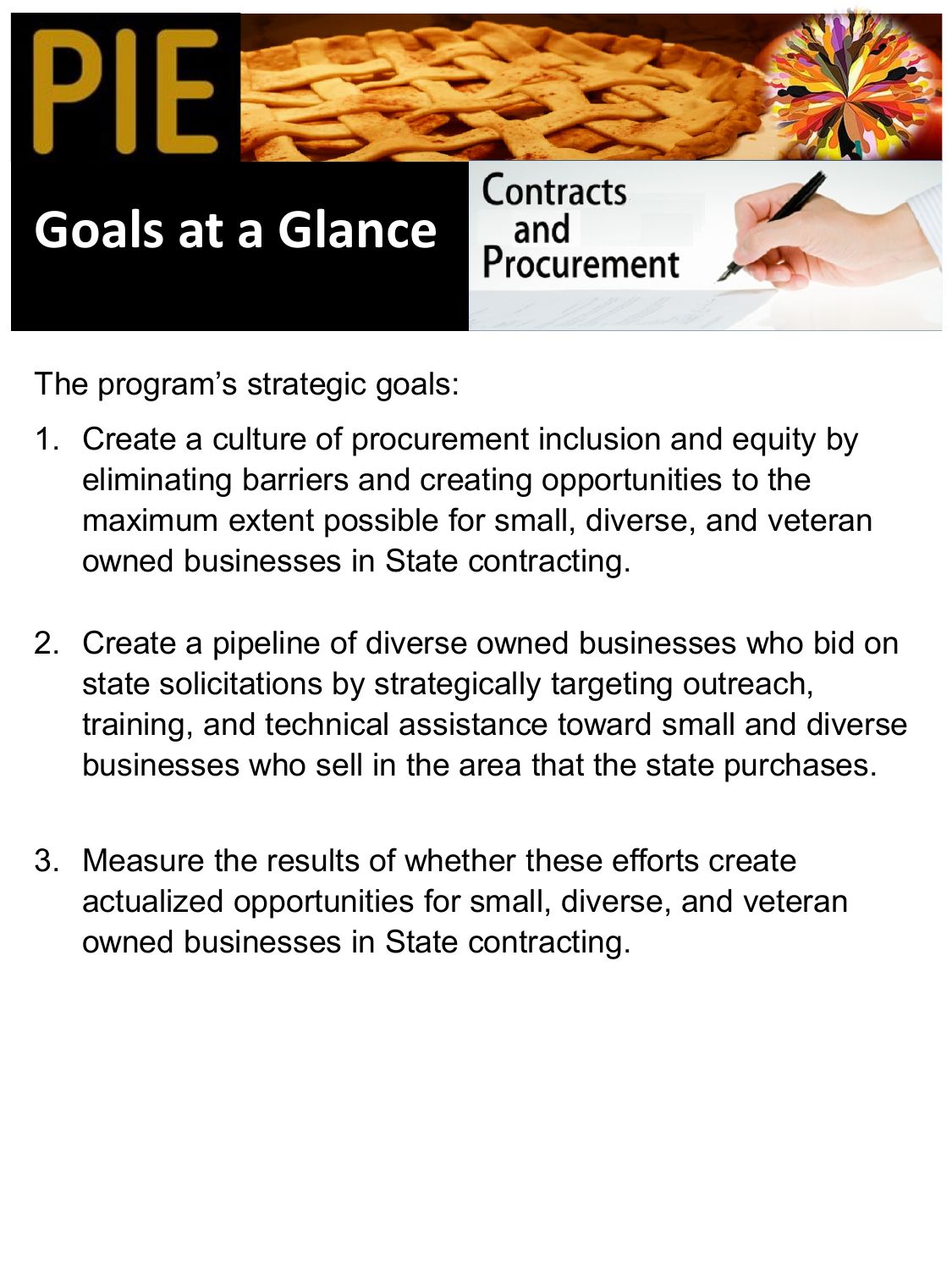# **Disparity Study**

WASHINGTON.

- **A.** *Implement an Electronic Data Collection and Monitoring System for All State Agencies*
- *B. Increase Access to State Contracting Information*
- *C. Increase Outreach to M/WBEs*
- *D. Increase Technical Assistance to M/WBEs and Small Firms*
- *E. Lengthen Solicitation Times*
- *F. Review Contract Sizes and Scopes*
- *G. Raise the Direct Buy Limits*
- H. Adopt "Quick Pay" Policies
- I. **Review Insurance, Surety Bonding and Experience**

### **Requirements**

- *J. Provide Training to State Staff*
- $\boldsymbol{K_{\boldsymbol{.}}}$  Develop a Pilot Small Business Enterprise Bonding and Financing Program
- *L. Develop a Pilot Small Business Enterprise Target Market*
- *M. Adopt a Pilot Small Business Enterprise Mentor-Protégé*
- *Program*
- *N. Develop Performance Measures for Success*